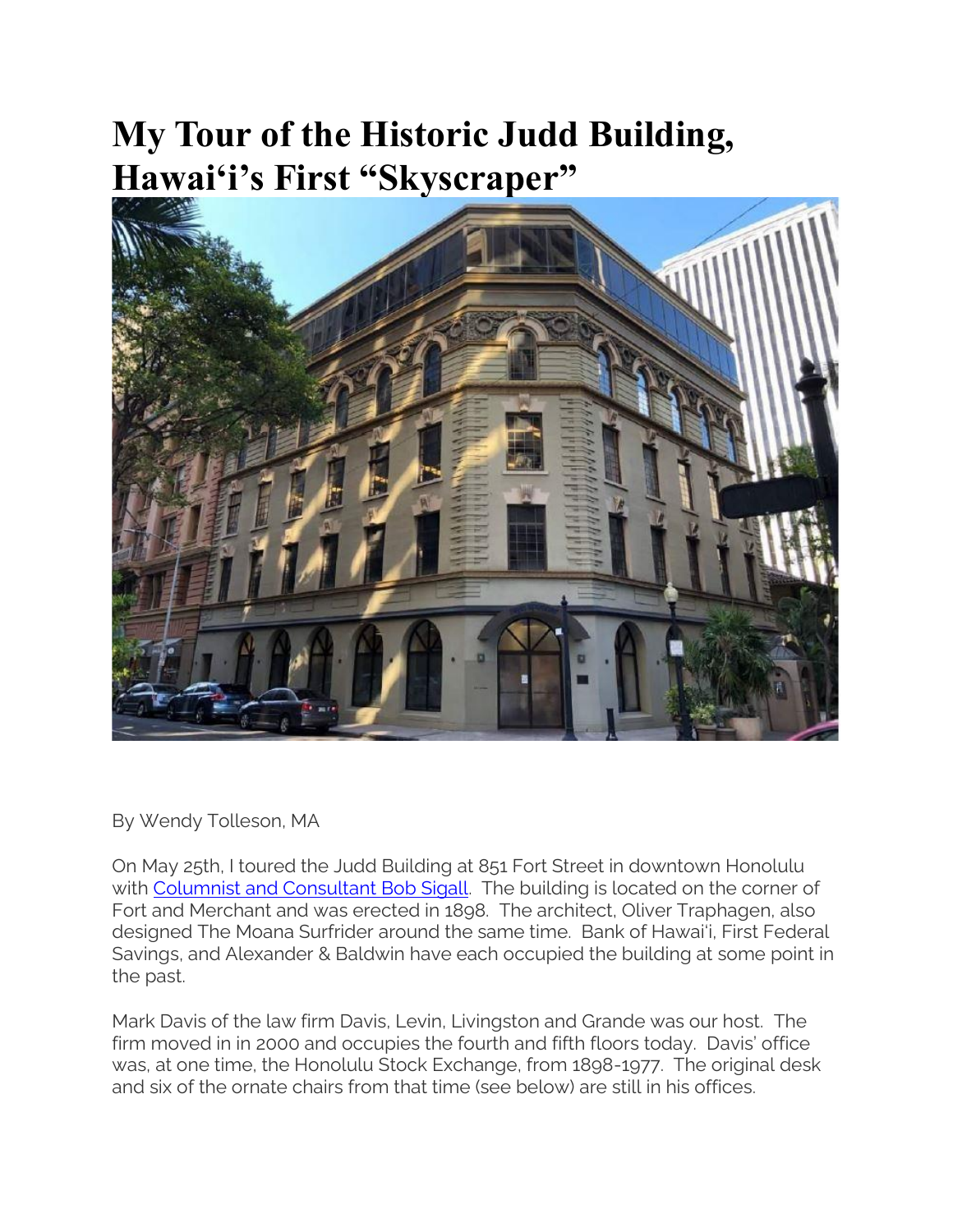

Our tour guide, Mark Davis.

Mark was gracious and deeply knowledgeable about the building's history. Although I already knew a little of the building's history and learned more from the [National Register of Historic Places nomination form,](https://historichawaii.org/2020/01/29/fort-street_851_honolulu_judd-building/) the tour Mark provided of the interior really delivered a view into the history of the past businesses that occupied the building that wasn't included in the nomination.

The basement is an extraordinary space that includes architectural features and artifacts representing the former occupants. These included the two vaults used by the Bank of Hawai'i and Alexander and Baldwin, a working dumb waiter, and the mechanical "guts" of the first electric elevator of its kind installed in Hawai'i's first "skyscraper". One architectural element in the basement — cut basalt stone bases that supported the pillars of the building—is a material that was used in construction of buildings in Chinatown that are still extant such as the Podmore building on Alakea Street.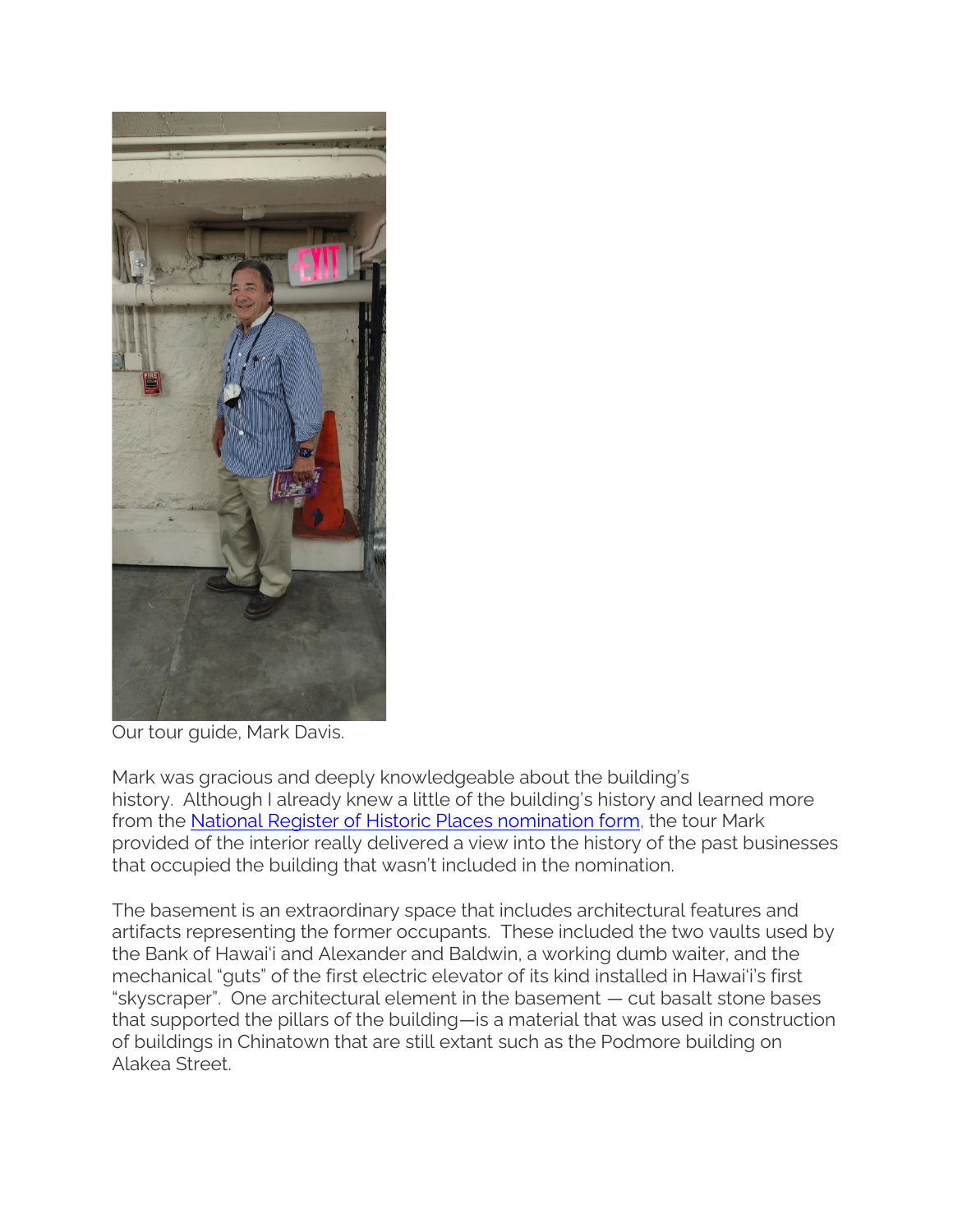The tour of the different floors revealed architectural elements that were saved: the iron pattern frames of the front door, a sky light, the etched brass elevator doors, and the quirky elevator that decided what floor it would deposit you on regardless of your choice.

The chairs and the clerk's desk from the Honolulu Stock Exchange that Mark serendipitously purchased at an auction nailed down the context for the stock exchange. Mark also used the koa that lined the interior offices where he could.

Unfortunately, the interior has been so heavily modified that I didn't get a sense of place for the other businesses and their periods. But those kinds of things happen when you're running a large business and need functional work space. It is admirable that a business, especially one that doesn't own the building, invested heavily in preservation where it could. I received the impression from Mark that this was very personal to him. I wish there were more people and business owners like him.



The chairs…